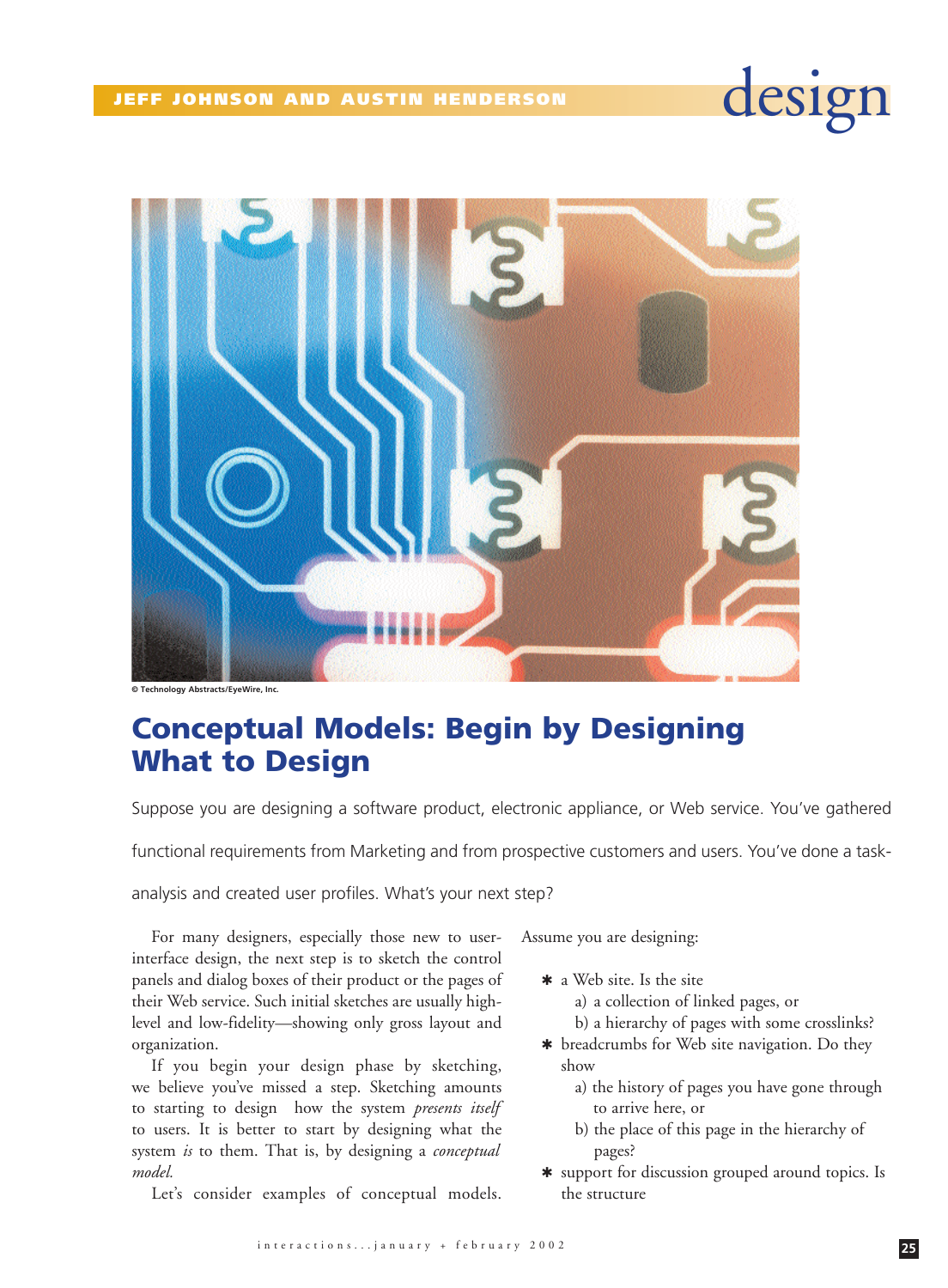

- a) a set of threaded lists, one for each subject, or
- b) a set of postings each with poten tially related subjects?
- ✱ an application for creating newsletters. Is a newsletter
	- a) a list of items, or
	- b) a set of pages each with layout of items?
- ✱ A platform for creating questionnaires. Is the questionnaire
	- a) a linear list of questions, or
	- b) a branching tree of questions?

These decisions matter. Depending on how you choose, users will think of things differently, the objects will be different, the operations users can do on them will be different, and how users work will be different. If you try to avoid choosing, to have it both ways (and, of course, most designs have more than two ways of going), users will get a confused understanding of the system and confused direction on how to think about their work. *Not choosing* is tempting, because these decisions are almost always difficult to make: Usually they involve tradeoffs between simplicity and power (tough call!). In addition, they always depend on what the user is doing, which means being clear about the users tasks. But in the end some sort of decision on the conceptual model will be made, even if only as a side-effect (often bent and uncertain) out of the rest of the design process.

Tough decisions, but essential, as we see it. And better done right up front when it is not made even more difficult by being encumbered with lots of dependent details. Our position: Get the bone structure right, then flesh it out.

By carefully crafting an explicit conceptual model focused squarely on the target taskdomain, and then, and only then, designing a user interface from *that*, the resulting product or service will be simpler, more coherent, and easier to learn. In contrast, if you jump straight into designing the user interface, you are much more likely to develop a product or service that seems arbitrary, incoherent, and overly complex, not to mention heavily laden

with computer-isms. (For an example, see Sidebar 1: A Web App Without A Task-Based Conceptual Model.)

Designers with strong backgrounds in human-computer interaction and user-interface design are probably well aware of the value of conceptual models. However, our experience with our clients indicates that conceptual models of this sort are almost completely unknown outside of the HCI community, especially among Web designers and software programmers.

## **What a Conceptual Model Is**

A *conceptual model* is a high-level description of how a system is organized and operates. It specifies and describes:

- ✱ the major design **metaphors** and **analogies** employed in the design, if any.
- ✱ the **concepts** the system exposes to users, including the task-domain dataobjects users create and manipulate, their attributes, and the operations that can be performed on them.
- ✱ the **relationships** between these concepts.
- ✱ the **mappings** between the concepts and the *task-domain* the system is designed to support.

In using an interactive system (electronic appliance, software program, or Web service), reading its documentation, and talking with other people who use it, users construct a model in their minds of the system and how it works. This allows them to predict its behavior and generalize what they learn to new situations. If the designers take the trouble to design and refine a conceptual model for the system before they design a user interface for it, users will be able to more quickly "figure it out." Furthermore, the model they "figure out" will be more like the one the designers intended. A conceptual model of an interactive system is therefore:

✱ an *idealized* view of the how the system works—the model designers hope users will internalize;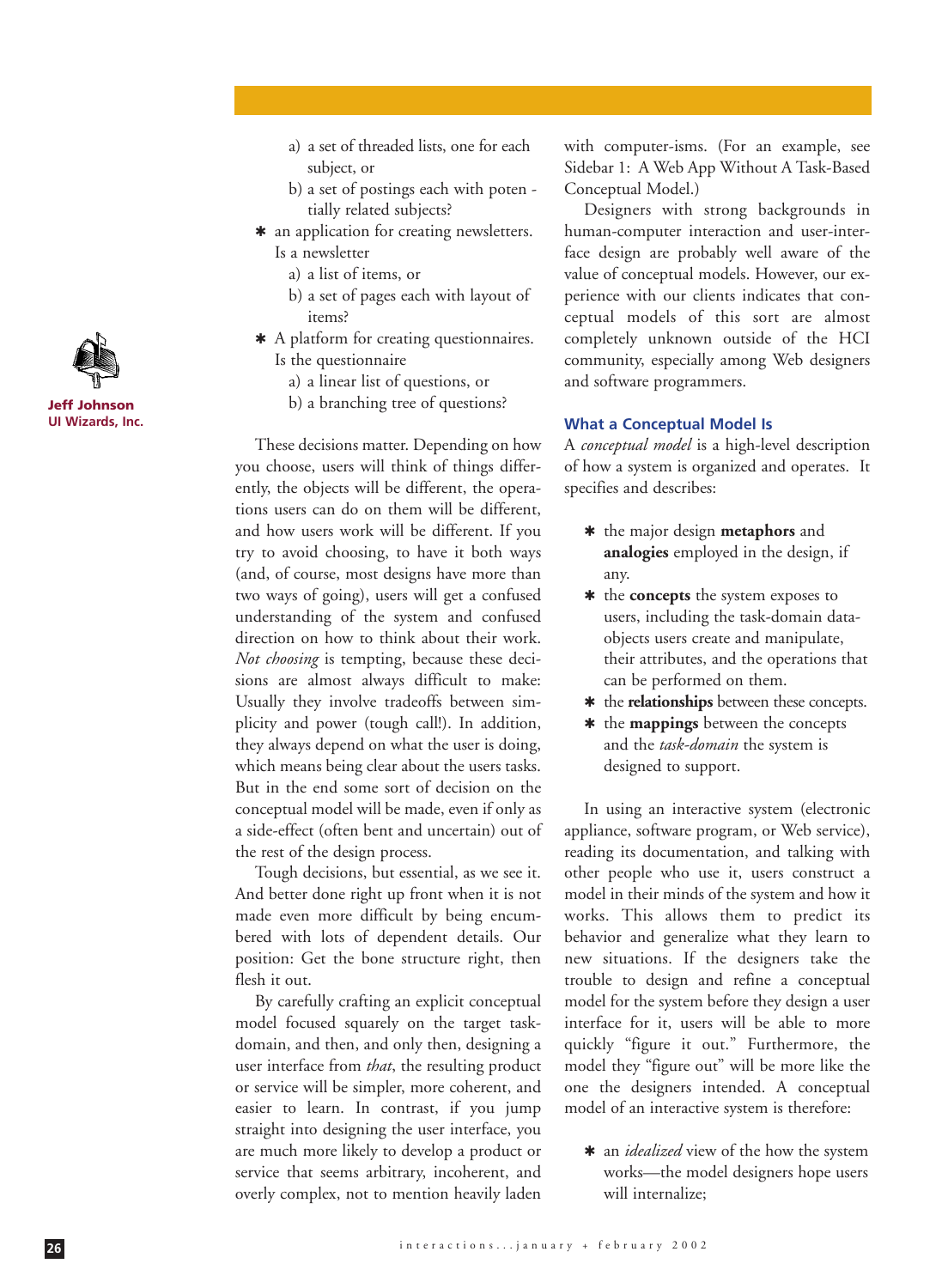- ✱ the *ontological structure* of the system: the objects, their relationships, and control structures;
- ✱ the *mechanism* by which users accomplish the tasks the system is intended to support.

For example, suppose you are designing an online library catalog. The conceptual model might include:

- ✱ **metaphors** and **analogies:** e.g., the information is organized as in a physical card-catalogue.
- ✱ **concepts:** e.g., item (with attributes: title, ISBN, status; with actions: checkout, check-in, reserve), subtypes of item (e.g., book, periodical issue, LP, video), periodical volume, user account (with attributes: name, items checked out), librarian;
- ✱ **relationships:** e.g., a book is one *type* of item, periodical volumes *contain* issues;
- ✱ **mappings:** e.g., each item in the system corresponds to a physical item in the library;

For an example of a conceptual model for a different task-domain, see Sidebar 2: Managing Checking Accounts: Objects, Attributes, Actions.

**Simple:** A conceptual model should be as simple as possible while providing the required functionality. An important guideline for designing a conceptual model is: "Less is more." If, for example, you're designing a search facility for the Web, do your intended users really need full boolean search capability? If not—if a simpler search mechanism covers the user's needs—don't burden the design with the more complex capability. Similarly, if you're designing a route-following application, is "turn NNE" needed, or only "turn right"1. And beware, simple ain't simple: it often takes a lot of thinking (and testing) to deciding

which model will be simplest!

**Task-Focused:** The more direct the mapping between the system's operation and the task-domain it serves, the greater the chances that the designers' target conceptual model will be correctly reproduced and adopted by the users (Norman, 1986).

For example:

You are designing a software product for creating and managing organization charts. Is an organization chart

- a) a collection of boxes, box labels, box layout, connector lines, and attributes thereof, or
- b) a collection of organizations, sub-

# **A Web App W ithout A Task -Based Conceptual Model**

**A large database company has a Web site that its external consultants use to log hours worked. Is its user interface based on a task-focused conceptual model? You be the judge:**

- ✶ **To log a week's worth of hours, consultants click on "Create Record." Why "Create Record," rather than, say "Log Hours" or "Log New Week"? Because the information is being stored in a database, so a new database record must be created in which to store the new data.**
- ✶ **If a user succeeds in logging a week's hours, the system displays the message: "Success: new row inserted." Huh? Not only does this message seem unrelated to logging hours, it seems unrelated even to the software's own term for the function: "Create Record."**
- ✶ **If a consultant forgets that she already logged her hours for a particular week and tries to log the same week again, the system displays the error message: "ORA-00001: unique constraint (CLEATS.PA\_REPORT\_HEADERS\_U!) violated," informing the user that some internal software constraint has been violated rather than that, e.g., "Hours for that week have already been logged."**
- ✶ **The function for changing one's password accepts any character sequence as a new password, even though the Login function won't accept non-numeric passwords. Thus, it's possible to set your password to a string that the Login function flags as an entry error. You then cannot login.**

1 If this example bothers you because it's comparing apples and oranges—different *ways* of thinking about directions, then good! you are thinking about conceptual models.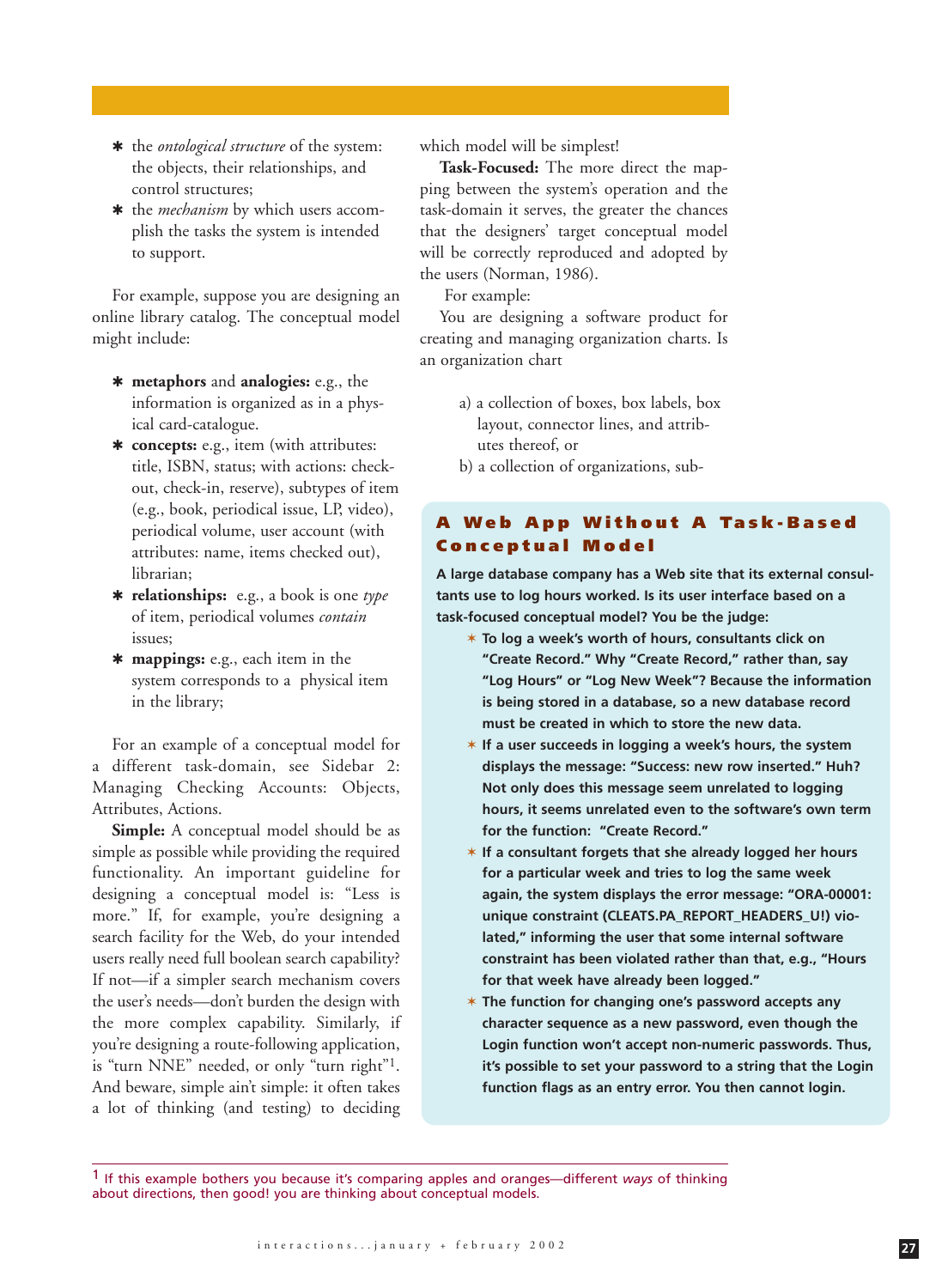organizations, employees, and attributes thereof?

Model "b" maps more directly to the users' task-domain, and so will be easier for the users—who presumably already understand organizations—to master. In contrast, Model "a" focuses on the graphic appearance of an organization chart, rather than on its function.

## **What a Conceptual Model Is Not**

The conceptual model of an interactive system is *not the user interface.* It is not about how the software looks or how it feels. It does not mention keystrokes and mouse-actions, screen graphics and layout, commands, navigation schemes, dialog boxes, controls, data presentation, or error messages. It does not say whether the software is operated through a GUI on a personal computer or by voice-commands over a telephone. It describes only what people can do with the system and what concepts they need to understand to operate it. It refers only to task-domain objects, attributes, and actions.

The conceptual model is *not the users' mental model* of the system. Users' mental models of systems are not accessible to designers in any objective sense. Designers should not waste time trying to determine what the users' "mental models" of the system are (Nardi, 1993). Different users are likely to have different mental models of a given interactive system anyway. Conceptual models are more usefully thought of as a design-tool—a way for designers to straighten out their thinking before they start laying out widgets. It is the designers' responsibility to devise a conceptual model that makes sense to users based on users' understanding of the task domain. In other words, a conceptual model may be the basis for users' mental models of the system, but that is not its primary purpose.

The conceptual models are *not use cases*

(also known as *task-level scenarios*). Use cases are stories about the domain tasks that users will have to carry out in their work. They are supposed to be expressed in a system-neutral way, so as not to specify the design of the system. Use cases emerge from study and analysis of the task domain—through interviews, ethnographies, focus groups, contextual inquiry, and other methods. They can either be input to the design of the conceptual model or they can *emerge* from it; therefore, they are often included in documents about conceptual models. However, a set of use cases is not a conceptual model: use cases focus on *tasks;* the conceptual model focuses on the *system*.

Finally, a conceptual model is *not an implementation architecture*. An implementation architecture contains concepts—objects, attributes, actions, and control structures that are required to implement the system. Some of these concepts in the implementation architecture may correspond to concepts in the conceptual model (e.g., a BankAccount class vs. the concept of a bank account), but if so, one is a technical object while the other is an abstract construct. Of course, an implementation architecture will also include implementation objects that are of no concern to users (e.g., streams to the file system), which should have no place in the conceptual model<sup>2</sup>.

## **Object/Actions Analysis**

An important component of a conceptual model is an Objects/Actions analysis: an enumeration of all the concepts in the model—all the user-understood objects in the system, user-understood attributes of those objects, and the actions that users can perform on each of those objects (Johnson *et. al.*, 1989; Card, 1996). The Objects/Actions analysis, therefore, is a *declaration* of the concepts that are exposed to users. Follow this rule: "If it isn't in the conceptual model, the system should not require users to be aware of it."

<sup>2</sup> Sometimes this distinction is made by saying that only "user-visible" objects and relations should be in the concepts of the conceptual model. However, this can be confusing, because it tends to direct our thinking toward presentations—how things look—which as we have said is the subject matter of the interface, not the conceptual model. We find "user-understandable" to be a safer term as it directs attention to the users' understanding independent of how things look.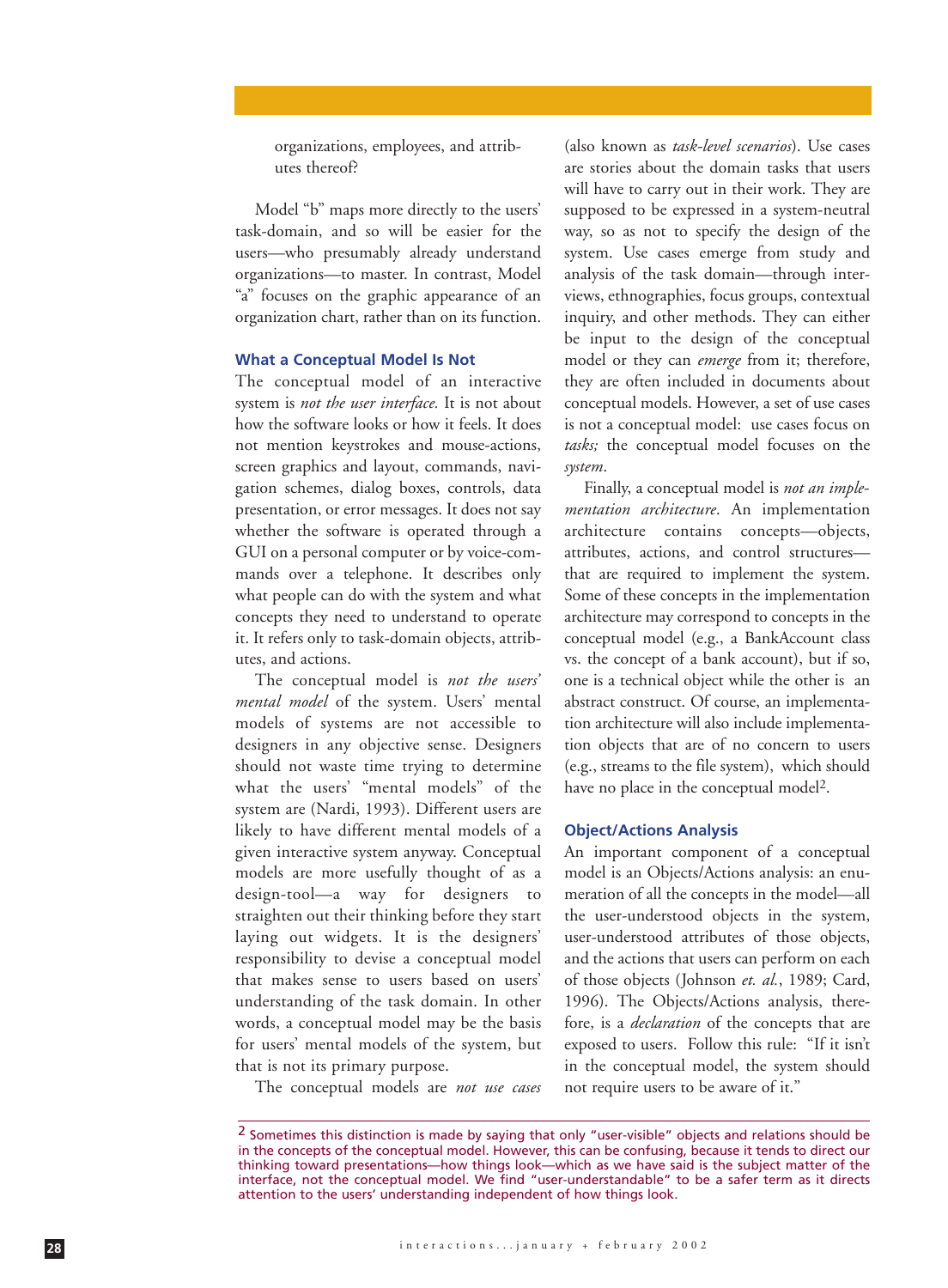Because computer-based systems often provide new capabilities, concepts not found in the task domain—especially a pre-computerized one—often creep into the conceptual model. For example, hard-copy documents in a physical filing system can only be organized one way, but files in an electronic document system can easily be organized in multiple ways simultaneously.

However, each new concept comes at a high cost, for two reasons:

- ✱ It adds a concept that users who knows the task domain will not recognize and therefore must learn.
- ✱ It potentially interacts with every other concept in the system. As concepts are added to a system, the complexity of the system rises not linearly, but exponentially!

Therefore, additional concepts should be strongly resisted, and admitted into the conceptual design only when they provide high benefit and their cost can be minimized through good user-interface design (see the discussion of Quicken™ in Sidebar 2: Managing Checking Accounts: Objects, Attributes, Actions). Remember: Less is more!

## **Relationships Between Concepts**

Enumerating the objects and actions of the task-domain allows designers to notice actions that are shared among objects. Designers can then use the same user interface for actions across a variety of objects. For example, consider a drawing application that allows users to manipulate both rectangles and ellipses. If creation works the same way for both types of objects, when a user knows how to create a rectangle and wants to create an oval, they already know how to do it. Similarly, if users can constrain rectangles to be squares they should also be able to constrain ellipses to be circles. This makes for a conceptual model that has fewer distinct concepts, is simpler and more coherent, and is more easily mastered.

If objects in a task-domain share actions, they can probably be organized in a *specialization* or *type hierarchy*, in which certain conceptual objects are *specializations* of others. If so, making that hierarchy explicit in the conceptual model may help users comprehend it more easily. While only programmers understand object-oriented analysis, most users can understand the idea of specialization. For example, a *checking account* is a type of *bank account,* and a *book* is one type of *product* or *item* a store might sell.

Depending on the application, objects may also be related by a *containment hierarchy*, in which some objects can *contain* other objects. For example, an email folder *contains* email messages, and an organization can *contain* employees.

Finally, concepts in a task-domain are related to each other in *importance*. Some concepts are encountered by users more frequently than others. For example, closing a checking account is an infrequent operation compared to, say, entering a transaction into an account. The relative importance can be used to focus the design: It is more important to make frequent operations easy, even at the expense of less frequent ones.

## **From Conceptual Model to Completed Project**

Developing a conceptual model as the first design step provides several benefits in later steps:

Lexicon. Once the development team assigns names to the objects, actions, and attributes enumerated in the conceptual model, they have a *lexicon* of terms to be used in the application and its documentation. As the interface is developed, the software coded, and the documentation written, the lexicon can be consulted to ensure that terms are used consistently throughout.

Although the entire team develops the lexicon, it is best managed and enforced by the team's technical writer. This lexicon-manager—whoever gets the job—should constantly be on the lookout for inconsistencies in what things are called. For example: "Yo, Bill. We called this thing a 'cell' in this dialog box, but we call it a 'container' in this other dialog box. Our official name for them is 'cells,' so we need to fix that inconsistency."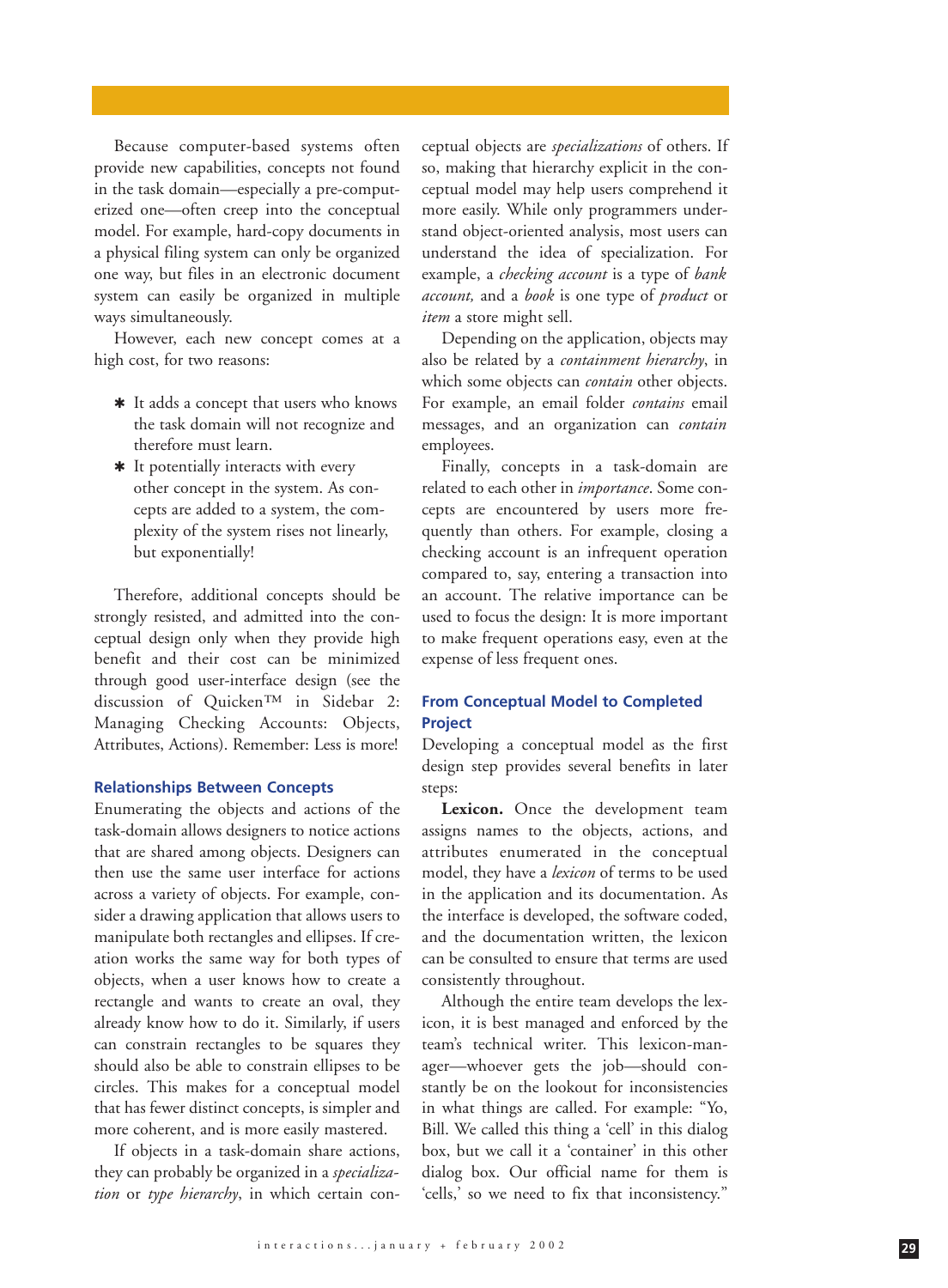Software developed without a lexicon often suffers from two common user interface "bloopers": 1) multiple terms for a given concept, and 2) the same term for multiple distinct concepts (Johnson, 2000).

It is also the lexicon-manager's role to be on the lookout for user-visible concepts in the interface, software or documentation that aren't in the lexicon, and to resist them. For example: "Hey Sue, I see that this window refers to a 'hyper-connector.' That isn't in our conceptual model or lexicon. Is it just the wrong name for something we already have in our conceptual model, or is it something new? If it's something new, can we get rid of it, or do we really, *really* need it?"

**Task scenarios or use-cases.** A conceptual model allows the development team to write scenarios of the product in use, at a level of description that matches the target taskdomain. Such scenarios are often called u*secases.* They are useful in checking the soundness of the design. They can be used in

product documentation, in product functional reviews, and as scripts for usability tests. They also provide the basis for more detailed scenarios written at the level-of-detail of the eventual interface design.

Once a conceptual model has been crafted, one can write use-cases or task-scenarios depicting people using the application, using only terminology from the conceptual model. In the case of the checkbook application, for example, it should be possible to write scenarios such as:

John uses the program to check his checking account balance. He then deposits a check in his account and transfers funds into the account from his savings account.

Note that this scenario refers to taskdomain objects and actions only, not to specifics of any user interface. The scenario does not say whether John is interacting with

#### **Managing Checking Accounts: Objects, Attributes, Actions**

**If we were designing software for the task-domain of managing checking accounts, the object/actions analysis would, if properly task-based, include objects like** *transaction, check***, and** *account.* **It would exclude non-taskrelated objects like** *buffer, dialog box, mode, database, table,* **and** *string***.**

**Regarding attributes, it would make sense in a task-based conceptual model for checks to have a** *name***, a** *number***, and a** *date***; for accounts to have an** *owner* **and a** *balance***; and for transactions to have an** *amount* **and a** *date***. However, a conceptual model in which transactions had a** *byte-size* **or an** *export encoding* **as user-visible attributes would not be task-focused and would detract from the learnability and usability of the software, no matter how much effort went into designing the user interface.**

**Finally, a task-based conceptual model would include actions like** *writing* **and** *voiding* **checks,** *depositing* **and** *withdrawing* **funds, and** *balancing* **accounts, while excluding non-task-related actions like** *clicking* **buttons,** *loading* **databases,** *editing* **table rows,** *flushing* **buffers, and** *switching* **modes.**

**A checking account management application probably has to support recurring transactions, such as paying the electric bill each month. Therefore, it may seem necessary to include objects like** *transaction templates* **and actions for** *defining* **and managing templates.**

**But consider how repeating transactions are handled in Quicken™, a checkbook management product from Intuit. Quicken's designers recognized that entering recurring transactions should be very easy. The designers could have fulfilled this need by including an explicit template-management facility, with commands like "Define Template" and "Use Template." Wisely, they didn't do that. It would have added greatly to Quicken's overall complexity. Instead, they allowed users to simply record a transaction as if it were a one-time event, then tell Quicken they want to reuse it. Quicken creates a template from the transaction (based on domain-specific rules) and puts it into a list. Users simply click on a listed transaction to reuse it. In this way, the designers of Quicken added the functionality of transaction templates without the excess conceptual baggage that many software applications that offer templates have.**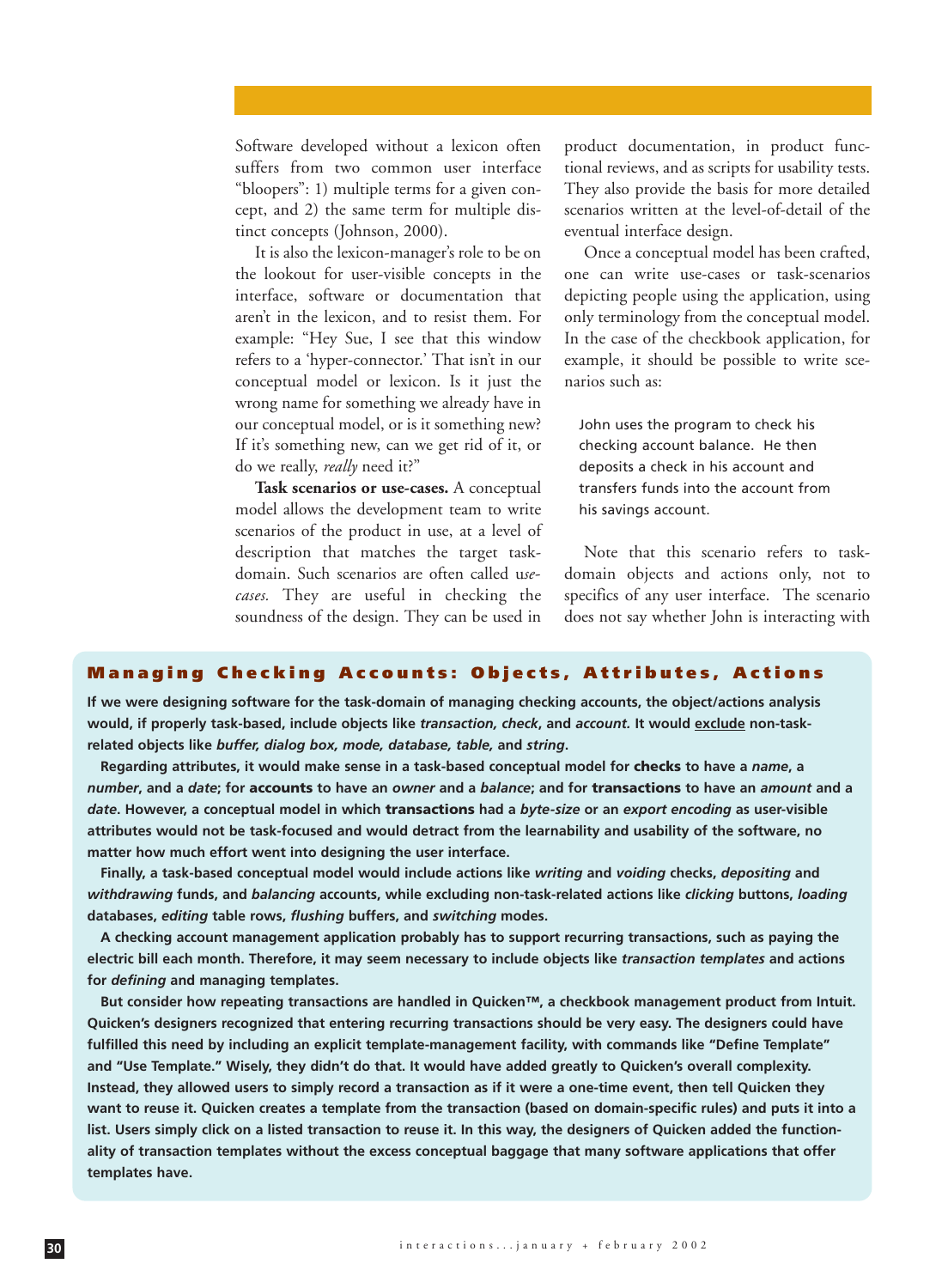a GUI on a personal computer or a voice-controlled interface over a telephone.

**User-interface.** A conceptual model gives the designer a clear target for what the interface has to deliver to the user: The look and feel of the objects and actions have to be created, the relationships embodied in the design. The conceptual model then offers the basis for tests of how well the user interface works: Can the users manipulate the objects through their representations as the designer intended. (Note: It is tempting to think that the user can tell you about the conceptual model of the system that they have formed in these tests. Resist it! That is setting the bar way too high, and for no reason. It is not at all necessary for the successful use of most systems for users either to have the conceptual model "right," or to be able to talk clearly about it. Doing does not require talking!)

The *user interface design* translates the abstract concepts of the conceptual model into concrete presentations, controls, and user-actions. The user interface should be designed after the conceptual model has been designed. Task-scenarios can then be rewritten at the level of the user-interface design, for example:

John double-clicks on the icon for his account to open it. A separate window opens showing the current balance. He then clicks in the blank entry field below the last recorded entry and enters the name and amount of a check he recently received.

**Implementation.** Readers who are programmers will have noticed the similarity between the object/action analysis described here and the object-oriented analysis that is a common early step in software engineering. Although object/action analysis is restricted to *user-understood* concepts while object-oriented analysis is not, having done an object/actions analysis provides a first cut at the object-oriented analysis. Therefore, developing a conceptual model is not a simple added cost for a project; it produces outputs that save costs in the software development stage.

**Documentation.** A conceptual model provides the documentation team with the material that they will have to provide to the user to help with learning the system (help material, documentation). A clearly defined conceptual model is a good place to start, and should be coupled at all points with the descriptions of tasks and interface actions.

**Design process.** Because almost everyone on the development team is orienting to the conceptual model, the conceptual model can also be a central coordination point for members of the team as they design and develop the system.

The centrality of the conceptual model and its potential role in orchestrating the design process has one very strong implication for design activities and their relationship with the conceptual model: Unilateral additions of concepts to the conceptual model by any team member is not allowed.

For example, if a programmer thinks a new concept needs to be added to the software, she must first persuade the team to add the concept to the conceptual model; only then should it appear in the software. Or again, if a documenter finds that they have to introduce an additional concept to explain the system, that change must be reflected first in the conceptual model (with the whole team's agreement), and then it will appear in the documentation.

The process will usually not be linear. As design proceeds from conceptual model to user interface to implementation, it is most likely that these downstream designs will reveal problems in the conceptual model. (It is tough to get it right the first, or even the fifth time!) Early usability testing can, and should, be designed to accelerate this process. Low fidelity, quick prototypes can be focused on the important parts of, and questions in, the conceptual model. Lightweight usability testing can thus evaluate the conceptual model as well as the UI design.

If testing exposes problems in the conceptual model, go back and change it. Resist the temptation to treat the conceptual model as "dead" after an initial UI has been designed from it. If you don't keep the conceptual

**DESIGN COLUMN EDITORS Kate Ehrlich** *Viant 89 South St, 2nd Floor Boston MA 02111*

*(617) 531-3700 kehrlich@viant.com*

## **Austin Henderson**

*Rivendel Consulting & Design, Inc. P.O. Box 334 8115 La Honda Rd. (for courier services) La Honda, CA 94020 USA +1-650-747-9201 fax: +1-650-747-0467 henderson@rivcons.com www.rivcons.com*